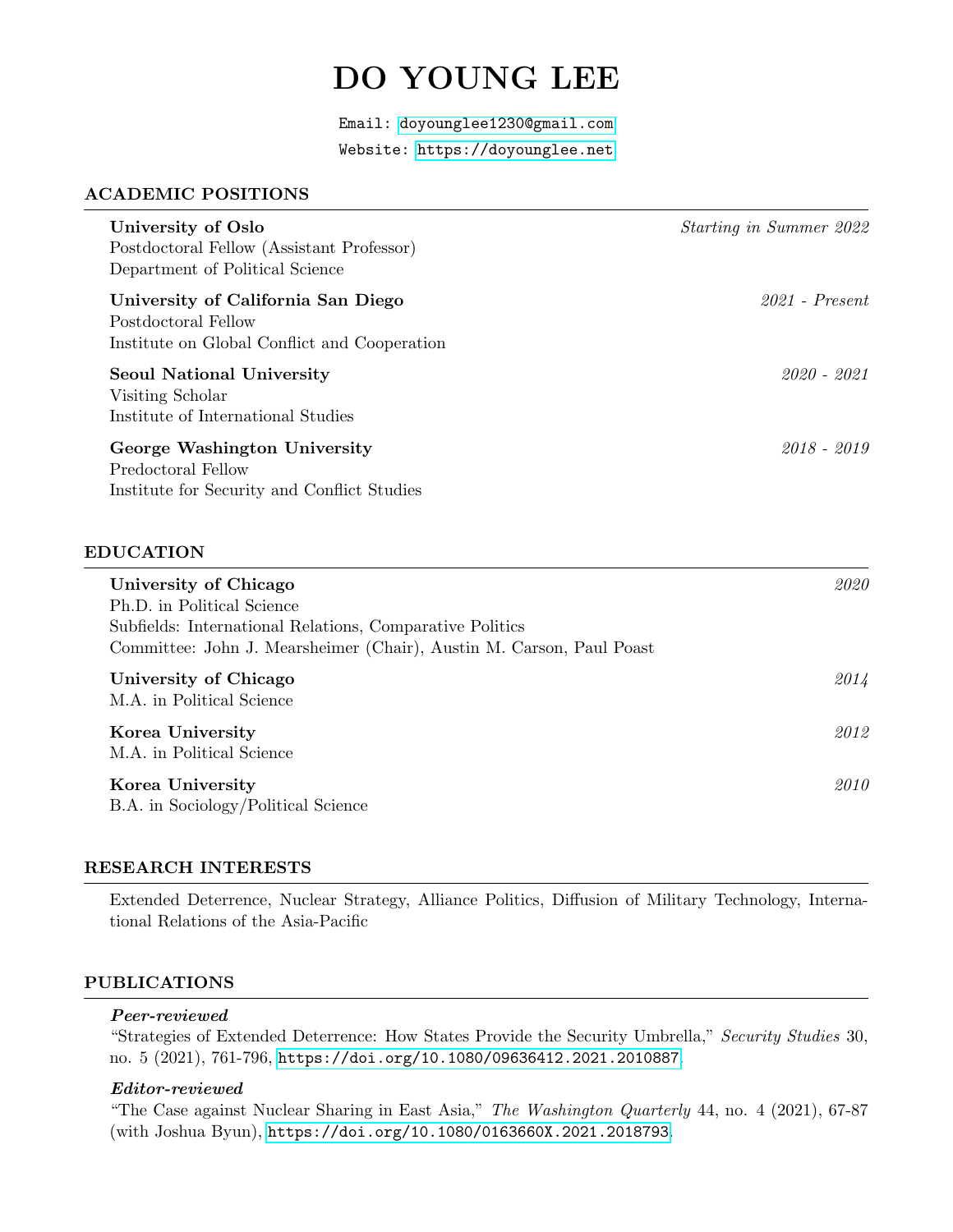# WORKING PAPERS

"Upgrading the Bomb: Allied Proliferation and Advanced Nuclear Assistance"

"Deter Together or Deter Separately?: Time-Horizons and Alliance Cohesion"

"Detonating the Bomb: Determinants of Nuclear Weapons Testing" (with Jiyoung Ko & Stephen Herzog)

# WORK IN PROGRESS

Tailoring Extended Deterrence: How States Provide the Security Umbrella (book project)

"The Primacy of Conventional Boots on the Ground in Extended Nuclaer Deterrence: The Case of NATO's Eastern Flank"

"Why are They Still There?: Explaining the US Forward-Deployed Nuclear Weapons in Europe since 1991"

## AWARDS, FELLOWSHIPS, AND GRANTS

| Stanton Nuclear Security Postdoctoral Fellowship, MIT (declined)                          | 2022-2023     |
|-------------------------------------------------------------------------------------------|---------------|
| Postdoctoral Fellowship, Institute on Global Conflict and Cooperation, UCSD               | $2021 - 2022$ |
| Doctoral Dissertation Grant, Charles Koch Foundation                                      | 2017-2019     |
| Predoctoral Fellowship, Institute for Security and Conflict Studies, GWU                  | 2018-2019     |
| Dissertation Completion Grant, Social Science Division, University of Chicago             | 2018-2019     |
| Travel Grant, American Political Science Association                                      | 2018          |
| Advanced Travel Fund, University of Chicago Graduate Council                              | 2018          |
| World Politics and Statecraft Fellowship, Smith Richardson Foundation                     | 2017          |
| Research Travel Grant, Scowcroft Institute of International Affairs, Texas A&M University | 2017          |
| Summer Research Grant, University of Chicago                                              | 2016          |
| Social Science Division Doctoral Grant, University of Chicago                             | 2012-2017     |
| Brain Korea 21 Scholarship, Korea Research Foundation                                     | 2010-2012     |

#### TEACHING

| <b>Teaching Assistant</b> , University of Chicago             | 2014-2016 |
|---------------------------------------------------------------|-----------|
| Introduction to International Relations (John J. Mearsheimer) |           |
| War and the Nation State (John J. Mearsheimer)                |           |
| The Secret Side of International Politics (Austin M. Carson)  |           |
| Introduction to International Relations (Charles Lipson)      |           |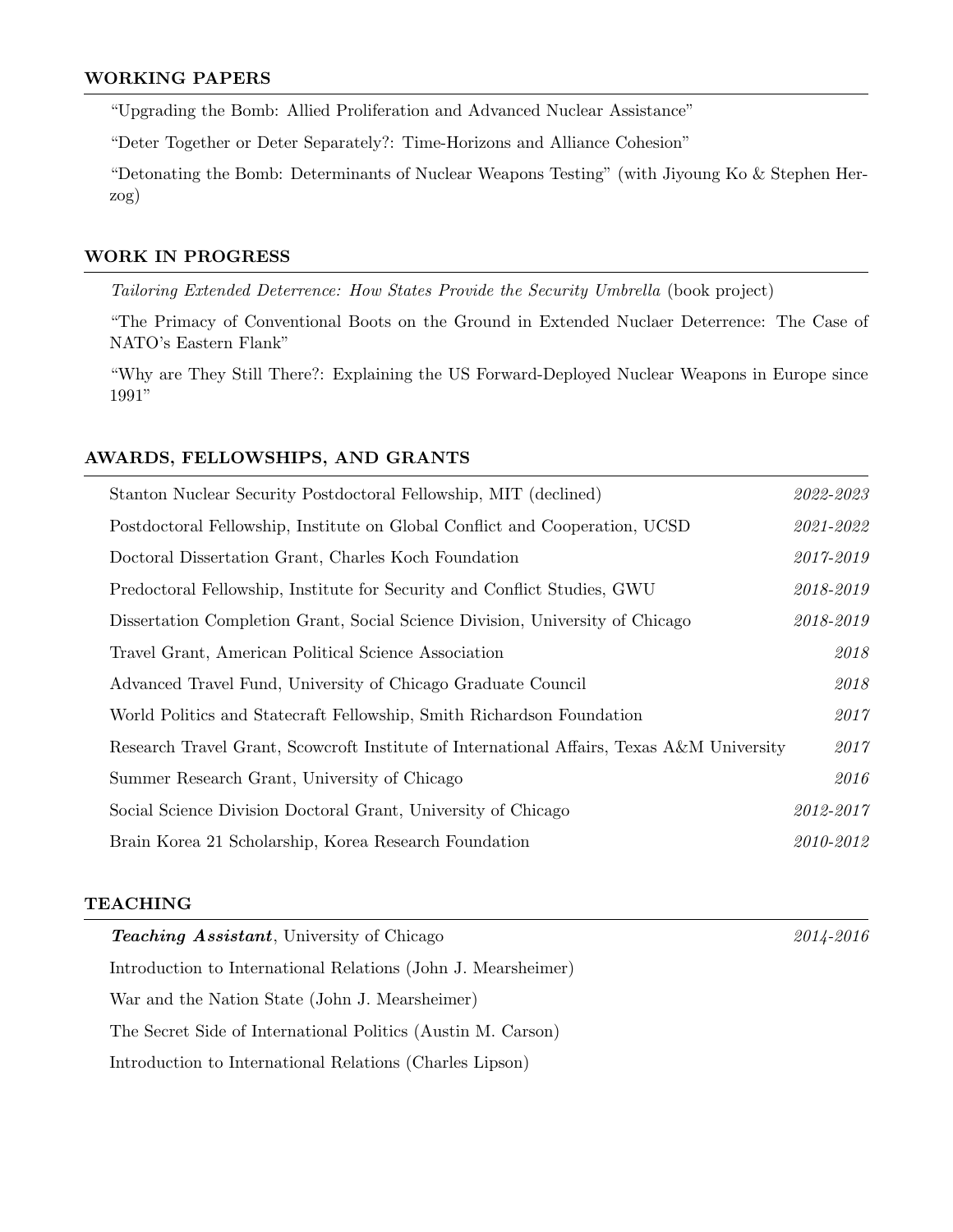# CONFERENCE PRESENTATIONS

| American Political Science Association Annual Meeting | 2018                                       |
|-------------------------------------------------------|--------------------------------------------|
| International Studies Association Annual Meeting      | 2016, 2017, 2018, 2019, 2021               |
| Midwest Political Science Association Annual Meeting  | $2011, 2016, 2017, 2018, 2020 (cancelled)$ |

# WORKSHOPS AND INVITED TALKS

| Center for Global Security Research, Lawrence Livermore National Laboratory    | 2022             |
|--------------------------------------------------------------------------------|------------------|
| Institute on Global Conflict and Cooperation, UCSD                             | 2021, 2022(x2)   |
| Lee Kuan Yew School, National University of Singapore                          | 2021             |
| Peace and Democracy Institute, Korea University                                | 2021(x2)         |
| Program on International Security Policy, University of Chicago                | 2014, 2016, 2017 |
| Twentieth Annual New Faces Conference, Triangle Institute for Security Studies | 2019             |
| Research in Progress, Institute for Security and Conflict Studies, GWU         | 2018, 2020       |

## ADDITIONAL TRAINING

| Nuclear Deterrence, Emerging Technologies, and Strategic Stability Bootcamp, RAND | 2018 |
|-----------------------------------------------------------------------------------|------|
| Institute for Qualitative and Multi-Method Research Summer Workshop               | 2015 |
| Inter-University Consortium for Political Science Summer Program                  | 2011 |

## FIELD RESEARCH

| National Archives II, College Park, MD, United States                     | 2016, 2017, 2018 |
|---------------------------------------------------------------------------|------------------|
| NATO Headquarters Archives, Brussels, Belgium                             | 2017             |
| British National Archives, Kew, United Kingdom                            | 2017             |
| Liddell Hart Centre for Military Archives, London, United Kingdom         | 2017             |
| George H.W. Bush Presidential Library, College Station, TX, United States | 2017             |
| National Archives of Korea, Seong-nam, South Korea                        | 2016             |

## MILITARY EXPERIENCE

| Republic of Korea Marine Corps (Special Commando Battalion) |  | 2005-2007 |
|-------------------------------------------------------------|--|-----------|
|-------------------------------------------------------------|--|-----------|

#### OTHER SKILLS

Languages Korean (native), Japanese (basic reading, writing, listening, and speaking)

Software STATA, R, LATEX